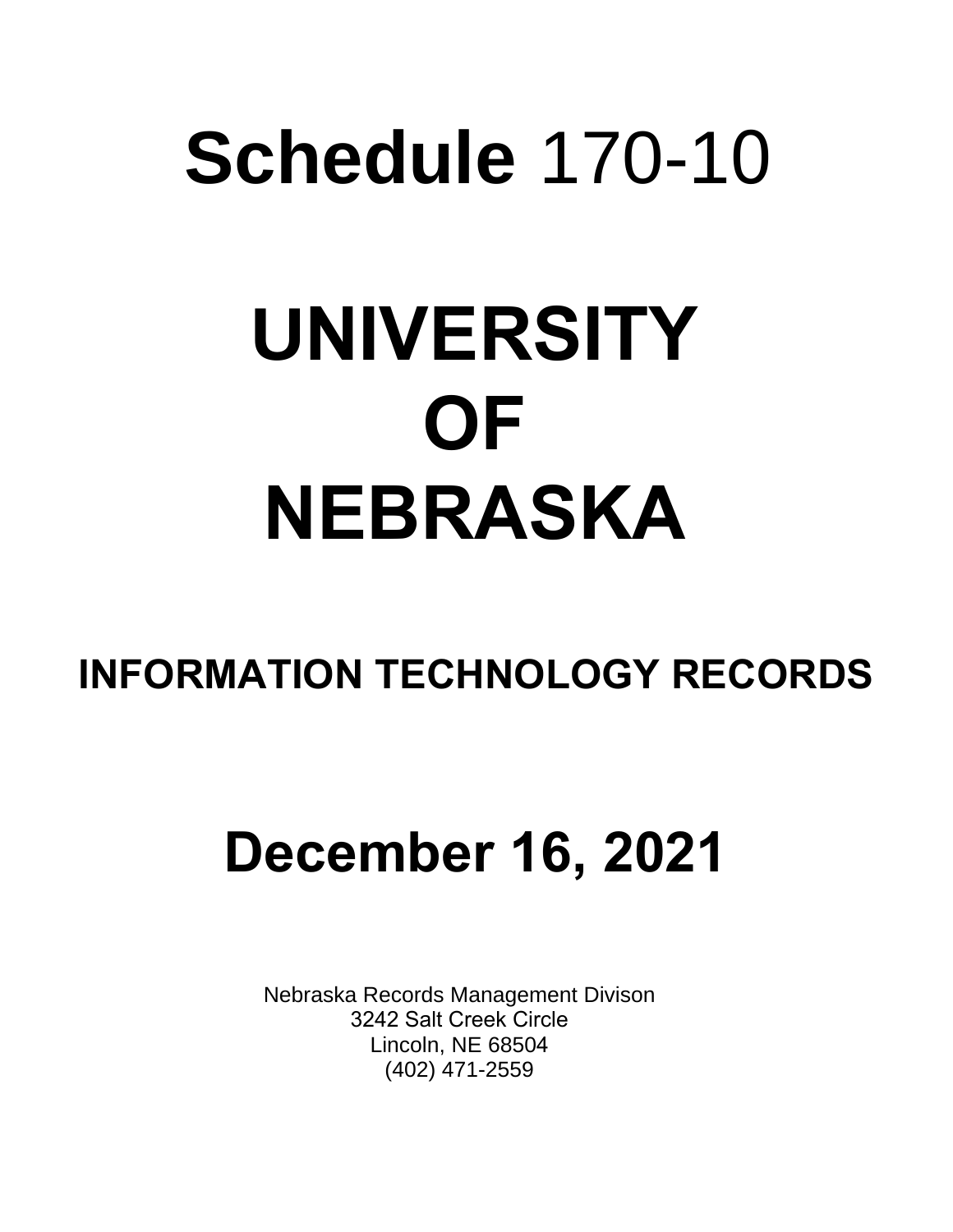| <b>REQUEST FOR APPROVAL</b><br>OF RECORDS RETENTION | <b>SCHEDULE</b><br>170-10                                                               |
|-----------------------------------------------------|-----------------------------------------------------------------------------------------|
| <b>AND DISPOSITION SCHEDULE</b>                     | AGENCY, BOARD OR COMMISSION<br>UNIVERSITY OF NEBRASKA                                   |
| TO: STATE RECORDS ADMINISTRATOR                     | DIVISION, BUREAU OR OTHER UNIT<br><b>INFORMATION TECHNOLOGY RECORDS</b>                 |
| <b>STATE OF NEBRASKA</b>                            | Supersedes Edition of April 15, 2011 Formally<br><b>Named Telecommunication Records</b> |

#### **PART I - AGENCY STATEMENT:**

In accordance with Section 84-1212.01, R.R.S. 1943, approval of the attached records retention and disposition schedule by the State Records Administrator is hereby requested. Retention periods and dispositions have been recommended by this agency after a careful evaluation of all factors listed in Section 84-1212.01, R.R.S. 1943.

| <b>SIGNATURE</b> | $\sim$<br>court |                              |
|------------------|-----------------|------------------------------|
| <b>TITLE</b>     | Fan N           | <b>DATE</b><br>$\sim$ $\sim$ |

#### **PART II - APPROVAL OF STATE ARCHIVES:**

The attached schedule has been analyzed, all archival and historical material has been properly identified, no disposition except by transfer to the State Archives has been recommended for such material, and this schedule is approved as submitted.

**SIGNATURE DATE**  $12/a/21$ 

#### **PART III - APPROVAL OF AUDITOR OF PUBLIC ACCOUNTS:**

The attached schedule has been reviewed, all audit material has been properly identified, and this schedule is approved as submitted.

**SIGNATURE** 

Patrid

**DATE**  $tZ$ 

#### **PART IV - APPROVAL OF STATE RECORDS ADMINISTRATOR:**

The attached schedule has been reviewed in accordance with Section 84-1212.01, R.R.S. 1943, and is approved as submitted.

**SIGNATURE** 

WinASBurer

DATE  $12/16/2021$ 

**RMA 01005D**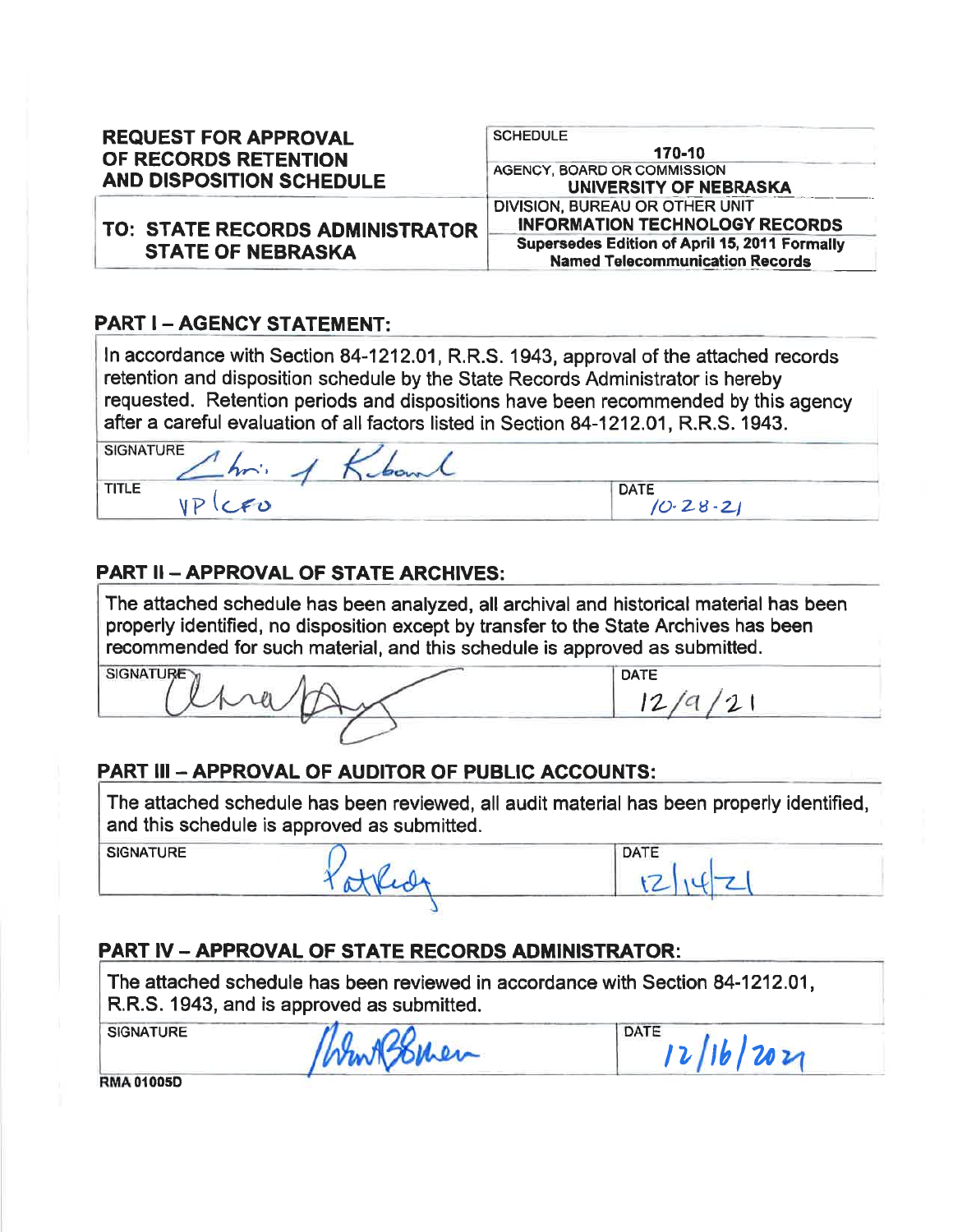#### **INSTRUCTIONS FOR USING THIS SCHEDULE**

Records retention and disposition schedules are designed to serve as your records management guideline for storing and disposing of agency records, **regardless of the media on which they reside**, including paper, microfilm, diskettes, optical disks, CDs, DVDs, servers, computer hard drives, etc. State Agencies General Records Schedule No. 124 contains those records common to most state government agencies. This schedule takes precedence over General Records Schedule 124.

This schedule provides ongoing authority to dispose of paper records that do not have a permanent retention period after electronic copies have been made in accordance with Neb. Rev. Stat. § 25-12,112 (Reissue 1995) and to dispose of paper or electronic records once the record's retention period has expired unless it is subject to a legal hold. The University of Nebraska assumes the responsibility to migrate these electronic records to a new system, software, and/or storage medium when the current system, software, and/or storage medium become obsolete, to ensure that this information remains accessible for the entire required retention period.

#### **DISPOSING OF RECORDS**

- 1. Check your schedules to see what the retention period is.
- 2. Dispose of records that have met their retention periods unless they are subject to a legal hold.
- 3. Complete a Records Disposition Report for the records you dispose. The Records Disposition Report form is located on the Secretary of State Records Management Website [https://appengine.egov.com/apps/ne/sos\\_records\\_disposition\\_report](https://appengine.egov.com/apps/ne/sos_records_disposition_report)**.** This report establishes that the destruction was performed in your normal course of business.

**Nebraska Secretary of State Records Management Division 3242 Salt Creek Circle Lincoln, NE 68504 SOS.RecordsManagement@nebraska.gov 402-471-2559**

#### **QUESTIONS**

If you have any questions about these procedures, please contact the Director of University Records.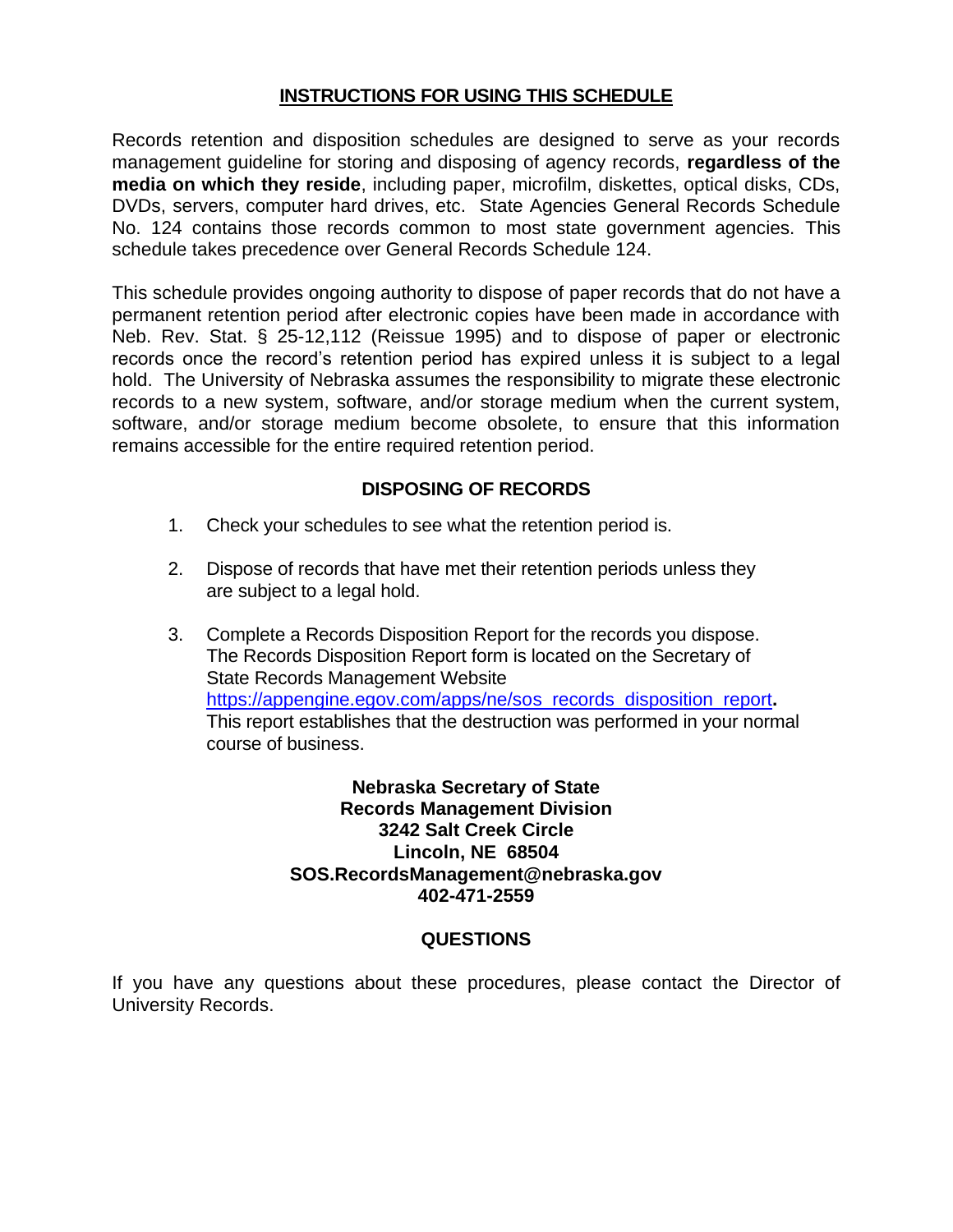#### **SCHEDULE 170-10 UNIVERSITY OF NEBRASKA**

#### **INFORMATION TECHNOLOGY RECORDS**

#### **December 16, 2021**

#### Retention requirements are for all records, regardless of the media on which they reside, unless otherwise noted.

Supersedes Edition of April 15, 2011 Formerly Telecommunications Records

| <b>ITEM NUMBER</b> | <b>TITLE</b>                                                                  | <b>DESCRIPTION</b>                                                                                                                      | <b>RETENTION</b>                                                                                                                                                                                                                                                                                         | <b>REFERENCE/COMMENTS</b>                                                                                                                        |
|--------------------|-------------------------------------------------------------------------------|-----------------------------------------------------------------------------------------------------------------------------------------|----------------------------------------------------------------------------------------------------------------------------------------------------------------------------------------------------------------------------------------------------------------------------------------------------------|--------------------------------------------------------------------------------------------------------------------------------------------------|
| 170-10-1           | <b>Assignment &amp;</b><br><b>Authorization of Users</b>                      | Grouping: Information TechnologySub-Category:<br>Information SecurityCategory: Destroy/Delete                                           | $CY + 3Y$                                                                                                                                                                                                                                                                                                |                                                                                                                                                  |
| 170-10-2           | <b>Audit Trails and Routine</b><br><b>Administrative Information</b>          | Grouping: Information TechnologySub-Category:<br>Information SecurityCategory: Destroy/Delete                                           | $CY + 3Y$                                                                                                                                                                                                                                                                                                | System-generated audit<br>trails tracking events relating<br>to records in information<br>systems used for routine<br>administrative activities. |
| 170-10-3           |                                                                               | Cable Plant Documentation Grouping: Information TechnologySub-Category:<br>Technical Support & DocumentationCategory:<br>Destroy/Delete | $SUP + 3Y$                                                                                                                                                                                                                                                                                               |                                                                                                                                                  |
| 170-10-5           | <b>Computer &amp; Information</b><br><b>Systems Logs</b>                      | Grouping: Information TechnologySub-Category:<br>Information SecurityCategory: Destroy/Delete                                           | Event $+ 7$ Days in a Hot stage (searchable with high<br>performance), 8-30 Days in a Cold stage (searchable<br>with degraded performance), and 31-180 Days in a<br>Frozen stage (not searchable and must be hydrated into different retention period.<br>a hot or cold index in order to be searchable) | Exceptions permitted in<br>circumstances where<br>compliance requires a                                                                          |
| 170-10-7           | <b>Cyber Security Incident &amp;</b><br>Investigation                         | Grouping: Information TechnologySub-Category:<br>Information SecurityCategory: Destroy/Delete                                           | $CY + 3Y$                                                                                                                                                                                                                                                                                                |                                                                                                                                                  |
| 170-10-8           | <b>Data</b><br><b>Administration/Metadata</b>                                 | Grouping: Information TechnologySub-Category:<br>Technical Support & DocumentationCategory:<br>Destroy/Delete                           | $Event + 3Y$                                                                                                                                                                                                                                                                                             | Data dictionaries,<br>definitions, and data<br>structures, file layout, code<br>translations, and associated<br>reports.                         |
| 170-10-9           | <b>Data Center Access</b><br><b>Authorization Records</b>                     | Grouping: Information TechnologySub-Category:<br>AdministrativeCategory: Destroy/Delete                                                 | $CY + 3Y$                                                                                                                                                                                                                                                                                                |                                                                                                                                                  |
| 170-10-10          | <b>Data Center Access Logs</b>                                                | Grouping: Information TechnologySub-Category:<br>AdministrativeCategory: Destroy/Delete                                                 | $CY + 3Y$                                                                                                                                                                                                                                                                                                |                                                                                                                                                  |
| 170-10-11          | <b>Electronic Records</b><br>Software, Documentation,<br>& System Maintenance | Grouping: Information TechnologySub-Category:<br>Technical Support & DocumentationCategory:<br>Destroy/Delete                           | Retain as long as software-dependent records are<br>retained $+1Y$                                                                                                                                                                                                                                       |                                                                                                                                                  |
| 170-10-6           | <b>Endpoint Systems Logs</b>                                                  | Grouping: Information TechnologySub-Category:<br>Information SecurityCategory: Destroy/Delete                                           | Event + 30 Days if device is within the NU-ITS managed<br>environment, otherwise Event + 180 Days per schedule<br>defined in 170-10-5                                                                                                                                                                    | Exceptions permitted in<br>circumstances where<br>compliance requires a<br>different retention schedule.                                         |
| 170-10-12          | <b>Incident Management</b><br><b>Documentation</b>                            | Grouping: Information TechnologySub-Category:<br>AdministrativeCategory: Destroy/Delete                                                 | Event + 3Y                                                                                                                                                                                                                                                                                               |                                                                                                                                                  |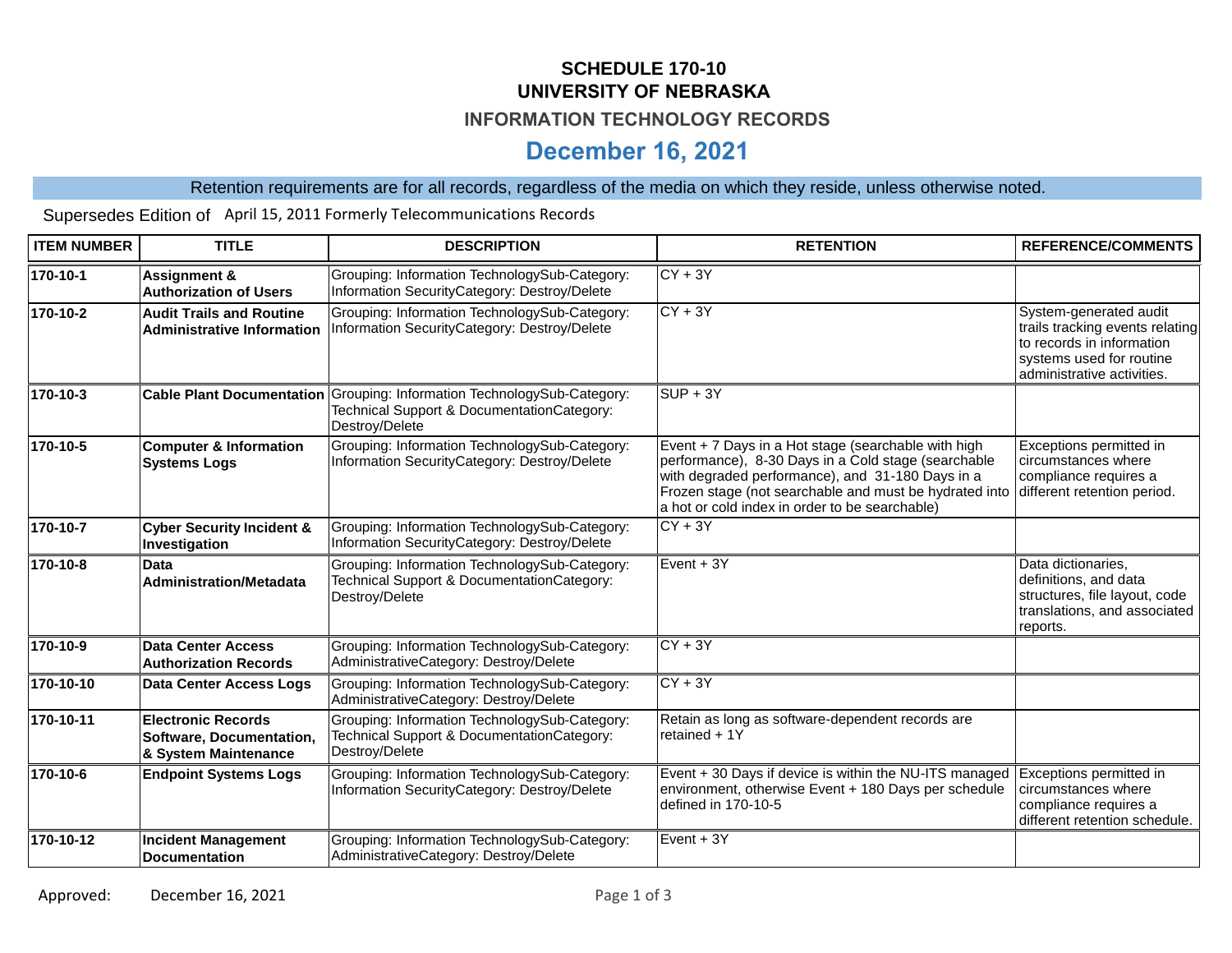| <b>ITEM NUMBER</b> | <b>TITLE</b>                                                                                     | <b>DESCRIPTION</b>                                                                                                                                                                                                 | <b>RETENTION</b>        | <b>REFERENCE/COMMENTS</b>                                                                                                                                                                                                                                                                |
|--------------------|--------------------------------------------------------------------------------------------------|--------------------------------------------------------------------------------------------------------------------------------------------------------------------------------------------------------------------|-------------------------|------------------------------------------------------------------------------------------------------------------------------------------------------------------------------------------------------------------------------------------------------------------------------------------|
| 170-10-14          | <b>IT Disaster Recovery</b><br><b>Planning &amp; Testing</b><br><b>Records</b>                   | Grouping: Information TechnologySub-Category:<br>Disaster RecoveryCategory: Destroy/Delete                                                                                                                         | $SUP + 3Y$              |                                                                                                                                                                                                                                                                                          |
| 170-10-15          | <b>IT Disaster Recovery</b><br><b>Records Created During</b><br>an Event                         | Grouping: Information TechnologySub-Category:<br>Disaster RecoveryCategory: Destroy/Delete                                                                                                                         | Event $+ 6$ Months      | Records created during the<br>disaster recovery process,<br>which include but are not<br>limited to indexes, inventory<br>lists, system logs, working<br>documents, and<br>correspondence. Records<br>may also include recovery<br>and data storage media held<br>in reserve specific to |
| 170-10-16          |                                                                                                  | IT Project Plans & Charters Grouping: Information TechnologySub-Category:<br>AdministrativeCategory: Transfer to Institutional<br>Archives if there is archival value based on<br>institutional archival policies. | Event Completion + 3Y   |                                                                                                                                                                                                                                                                                          |
| 170-10-17          | <b>IT Project Status Reports,</b><br><b>Workflow, &amp; Test Plans</b>                           | Grouping: Information TechnologySub-Category:<br>AdministrativeCategory: Destroy/Delete                                                                                                                            | Event Completion + 3Y   |                                                                                                                                                                                                                                                                                          |
| 170-10-18          | <b>Move/Add/Change Work</b><br><b>Orders</b>                                                     | Grouping: Information TechnologySub-Category:<br>AdministrativeCategory: Destroy/Delete                                                                                                                            | $CY + 1Y$               |                                                                                                                                                                                                                                                                                          |
| 170-10-20          | <b>Program Source Code</b>                                                                       | Grouping: Information TechnologySub-Category:<br>Technical Support & DocumentationCategory:<br>Destroy/Delete                                                                                                      | $SUP + 30$ Days         | Where permissible pursuant<br>to contract or license terms.                                                                                                                                                                                                                              |
| 170-10-21          | <b>Service Requests and</b><br><b>Work Orders</b>                                                | Grouping: Information TechnologySub-Category:<br>Technical Support & DocumentationCategory:<br>Destroy/Delete                                                                                                      | Event $+1Y$             |                                                                                                                                                                                                                                                                                          |
| 170-10-22          | Support, Incident, &<br><b>Problem Tickets</b>                                                   | Grouping: Information TechnologySub-Category:<br>Technical Support & DocumentationCategory:<br>Destroy/Delete                                                                                                      | Event $+1Y$             |                                                                                                                                                                                                                                                                                          |
| 170-10-23          | <b>System &amp; Network</b><br>Architecture &<br>Configuration<br><b>Documentation</b>           | Grouping: Information TechnologySub-Category:<br>Technical Support & DocumentationCategory:<br>Destroy/Delete                                                                                                      | $Event + 3Y$            |                                                                                                                                                                                                                                                                                          |
| 170-10-25          | <b>System Backups</b>                                                                            | Grouping: Information TechnologySub-Category:<br>Backup & RecoveryCategory: None                                                                                                                                   | See IT Backup Standards | Backups are kept solely as a<br>security precaution and not<br>intended to serve as the<br>record copy or as a records<br>retention tool.                                                                                                                                                |
| 170-10-19          | System, Service, and<br>Hardware Upgrade,<br><b>Migration, and Conversion</b><br><b>Planning</b> | Grouping: Information TechnologySub-Category:<br>Technical Support & DocumentationCategory:<br>Destroy/Delete                                                                                                      | Event + 3Y              |                                                                                                                                                                                                                                                                                          |
| 170-10-24          | <b>Technical System, Service,</b><br>and Program<br><b>Documentation</b>                         | Grouping: Information TechnologySub-Category:<br>Technical Support & DocumentationCategory:<br>Destroy/Delete                                                                                                      | $SUP + 3Y$              |                                                                                                                                                                                                                                                                                          |